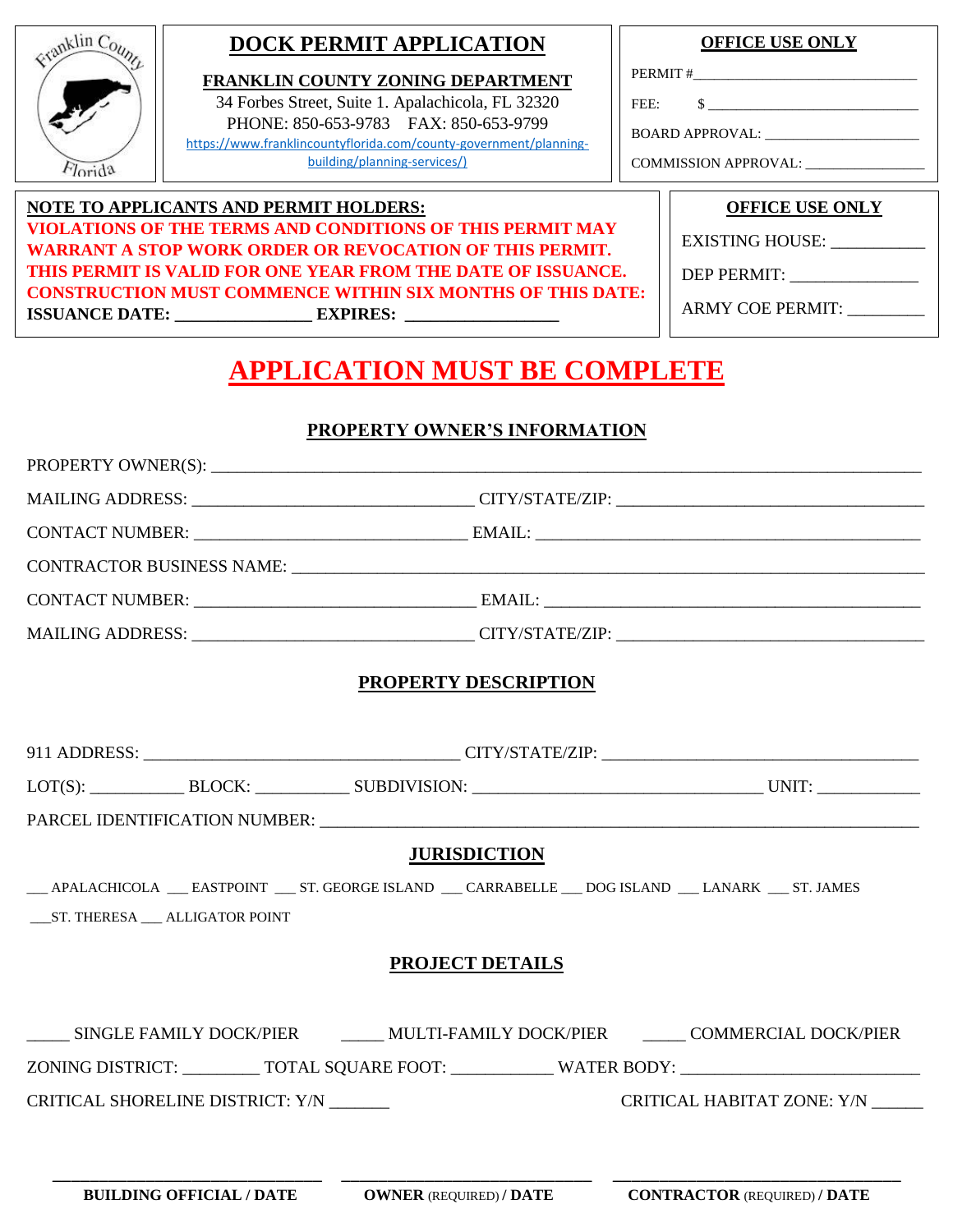## **PLANNING & ZONING DOCK APPLICATION CHECKLIST**

Application

- $\Box$  DEP
- ARMY CORPS
- Dock Site Plan
- □ Lighting Plan
- $\Box$  Drawings (Approved by all entities)
- $\Box$  Approvals from local jurisdictions
- □ Dock Site Plan, Construction and Lighting Affidavit
- Recorded NOC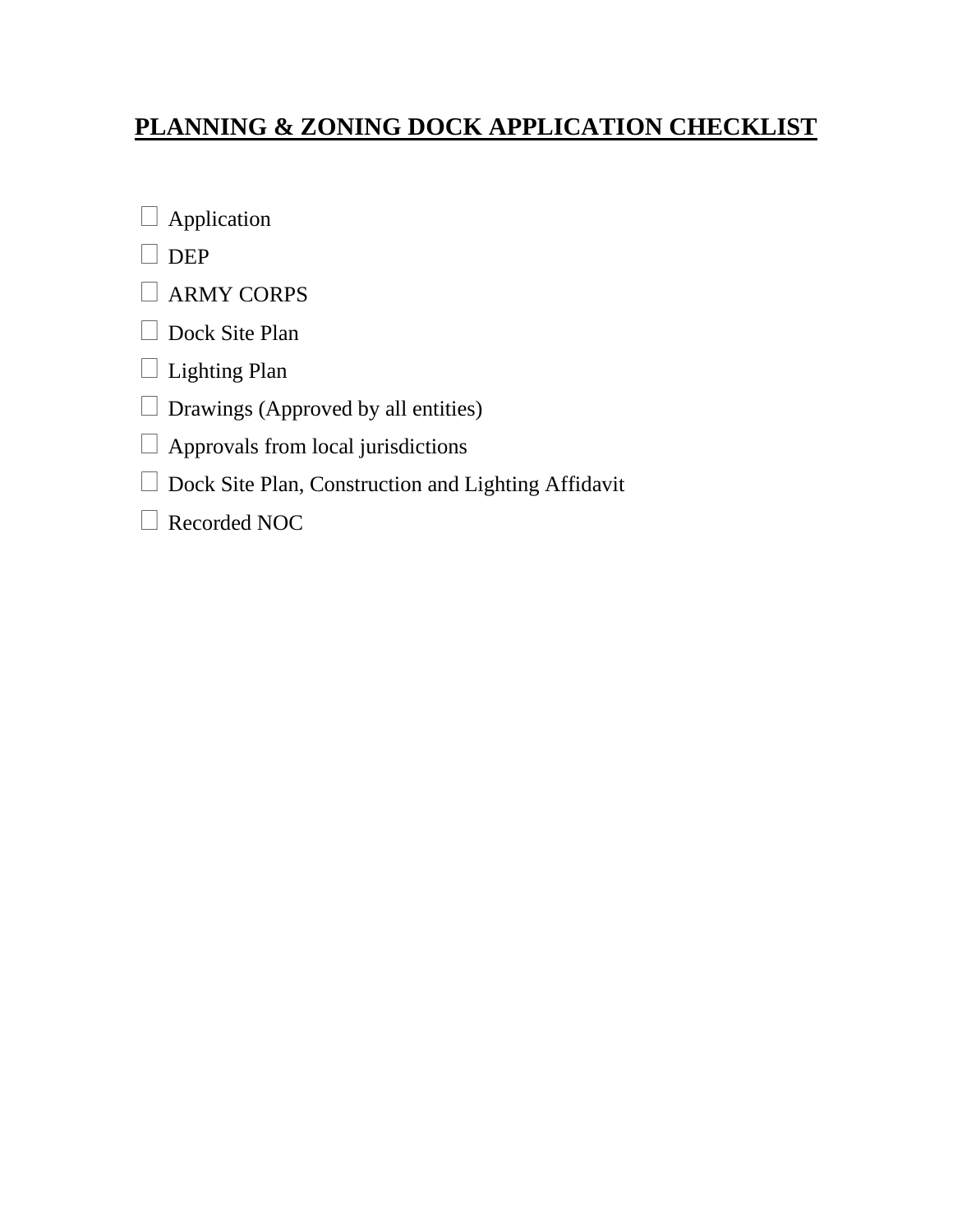

### **DOCK SITE PLAN, CONSTRUCTION AND LIGHTING AFFIDAVIT**

**FRANKLIN COUNTY BUILDING DEPARTMENT**  34 Forbes Street, Suite 1, Apalachicola, Florida 32320 Phone: 850-653-9783 Fax: 850-653-9799 **[http://www.franklincountyflorida.com/planning\\_building.aspx](http://www.franklincountyflorida.com/planning_building.aspx)** 

|   | <b>PERMIT</b> |  |
|---|---------------|--|
| # |               |  |

**ORDINANCE No. 2004-17 Dock Ordinance** 

### **DOCK CONSTRUCTION STANDARDS & LIGHTING AFFIDAVIT**

#### **APPLICATION MUST BE COMPLETE:** (We will no longer accept incomplete applications)

| Property Owner/s:            |                 |  |
|------------------------------|-----------------|--|
| Contact Information: Home #: | Cell $#$ :      |  |
| Mailing Address:             | City/State/Zip: |  |
| <b>EMAIL Address:</b>        |                 |  |

#### PROPERTY DESCRIPTION: 911 Address:

| Lot/s:                                                                                                                                                              | Block: | Subdivision: |  | Unit: |
|---------------------------------------------------------------------------------------------------------------------------------------------------------------------|--------|--------------|--|-------|
| Parcel Identification #:                                                                                                                                            |        |              |  |       |
| <b>JURISDICTION:</b> $\Box$ Franklin County                                                                                                                         |        |              |  |       |
| $\Box$ Apalachicola $\Box$ Eastpoint $\Box$ St. George Island $\Box$ Carrabelle $\Box$ Dog Island $\Box$ Lanark/ St. James $\Box$ St. Teresa $\Box$ Alligator Point |        |              |  |       |

### **SITE PLAN & CONSTRUTION STANDARDS:**

- • I understand that applications for dock or piers must contain a survey prepared by a professional surveyor which indicates riparian rights, unless the dock is built at least 25 feet from existing property lines. INITIAL: \_\_\_\_\_\_
- • I understand that Docks built on canals are permitted to be no larger that 25% of the width of the canal including the boat mooring site. INTIAL:
- • I understand that the lot must be large enough to accommodate a single-family dwelling; or be a lot separated from the variance from the Board of Adjustment. INITIAL: single family dwelling by a right-of-way and owned by the same owner; or the lot may be eligible for a hardship
- connected to a dock. INITIAL: \_\_\_\_\_ • I understand that no dry dock facilities, gasoline or fuel pumps are allowed on a residential lot other than boat lifts
- • I understand that boat ramps may be allowed so long as the property contains adequate size for the parking of trailers on the property. No commercial boat docking or launching allowed. INITIAL:
- I understand that no parking of vehicles is allowed within the Critical Habitat Zone, which is the first 50 feet from mean high water. INITIAL:
- I understand that the lot must be kept in natural vegetation within the Critical Habitat Zone. INITIAL:
- • I understand that I must comply with the permitting requirements for all other governmental agencies having jurisdiction over the project. (Evidence of an exemption from such compliance must be furnished by the homeowner before approval can be granted. INITIAL: \_\_\_\_\_
- platform may be lower at the owner's discretion. This requirement shall not apply to docks running parallel to the • I understand that the dock must be elevated a minimum of five (5) feet above mean high water, except that the terminal shoreline provided they extend no further than 25 feet from the edge of the water. (\*This will allow pedestrians to cross under the dock at the water's edge) INITIAL: \_\_\_\_\_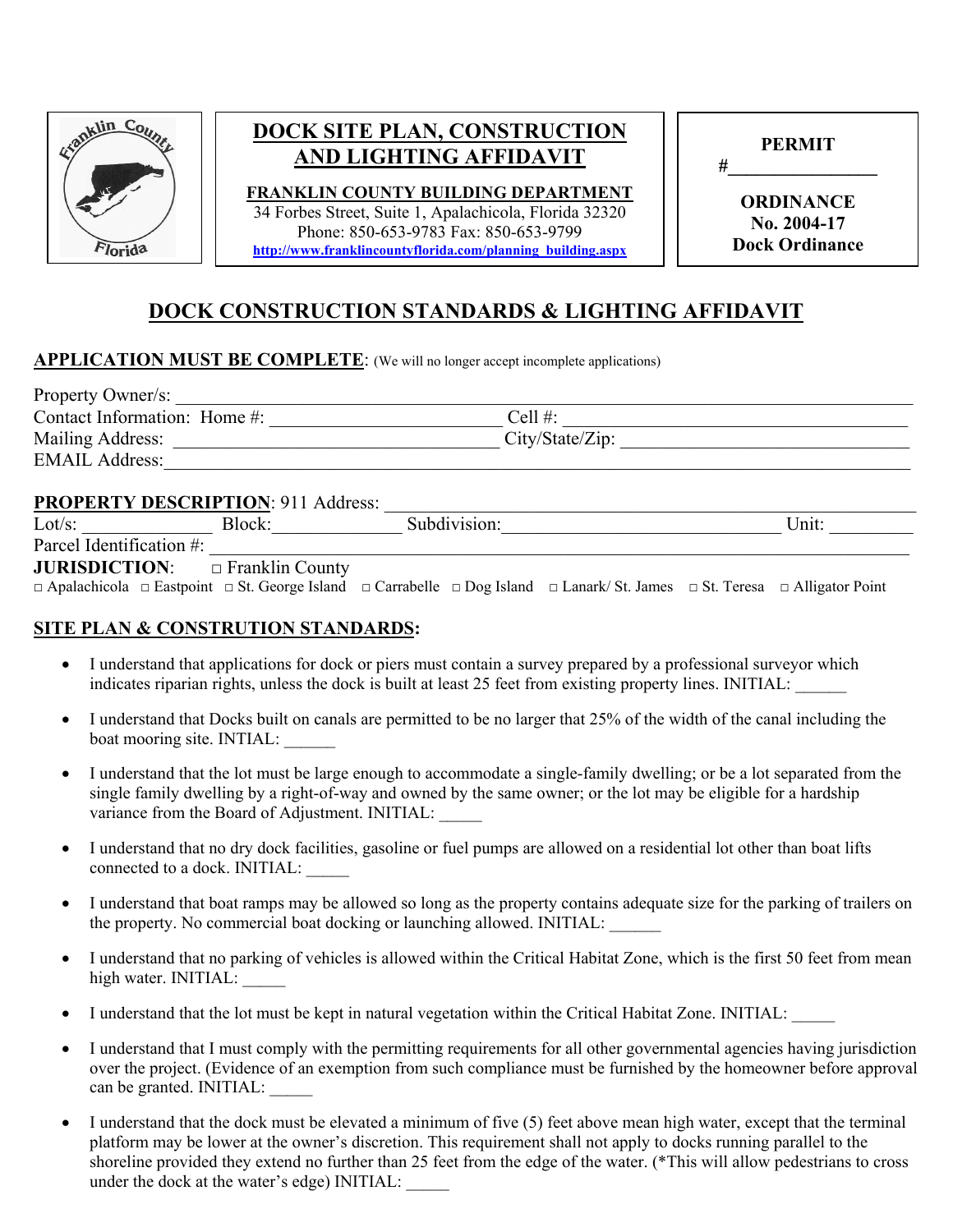- • I understand that the dock must be constructed on pilings set a minimum of eight (8) feet apart center to center. INITIAL: \_\_\_\_\_
- I understand that no dusk to dawn lights. Must be able to switch off or on by motion detector, or be activated by a 3-way switch. INITIAL: \_\_\_\_\_
- • I understand that lights limited to one on the terminal platform and one on the landward end of the dock or pier, and one every 100 feet between the terminal platform and the landward end of the dock, except where a hardship exists. INITIAL: \_\_\_\_\_
- • I understand that all lights must be downward directed and have adequate shielding to prevent light trespass and minimize light pollution from light scatter. INITIAL:
- I understand the type and location of fixtures must be included on a diagram of dock or pier and submitted with permit application. INITIAL: \_\_\_\_\_
- middle and one at each side of the terminal. INITIAL: • I understand that the dock must have amber colored night time reflectors set at a minimum of one at each side in the

**I have read and understood that construction and lighting standards of the Franklin County Dock Ordinance No. 2004-17 and will practice these standards.** 

| Contractor/Owner Signature: | Da |
|-----------------------------|----|
|                             |    |

te Contractor/Owner Printed Name:

#### **State of Florida County of Franklin**

 above statement and will comply or the Final Certificate of Occupancy will be held up until the above has been , who is personally known or provided the following identification , on this day of  $\qquad \qquad$ , 20 understand that I have read and understood the documented.

NOTARY: SEAL:

 Printed Name\_\_\_\_\_\_\_\_\_\_\_\_\_\_\_\_\_\_\_\_\_\_\_\_\_\_\_\_\_\_\_\_\_\_\_\_\_\_\_\_\_\_\_\_\_\_